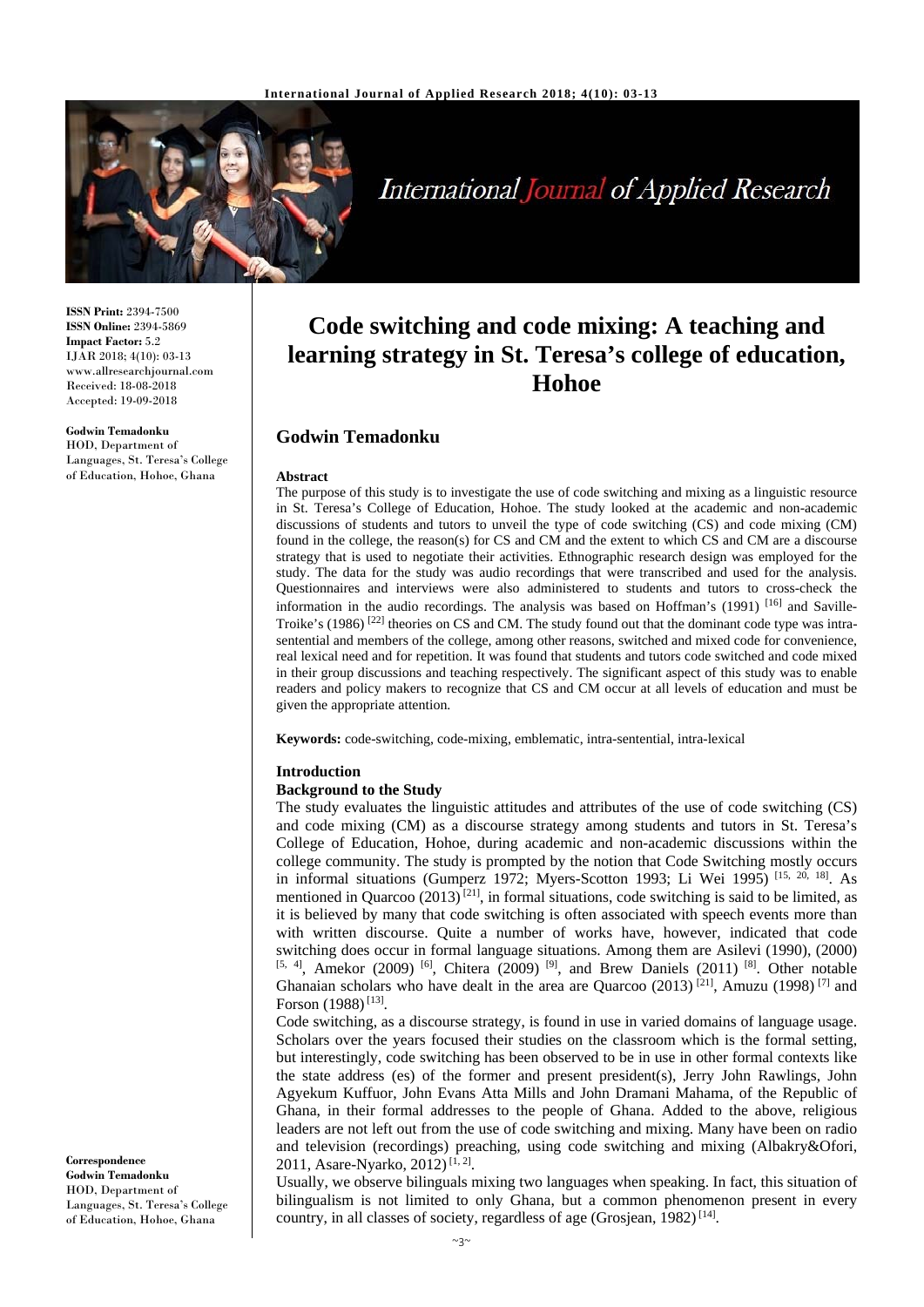Multilingual/bilingual interlocutors are endowed with the linguistic competence of code alternation that occurs in the same conversations which many scholars refer to as code switching and code mixing, depending on the situation. Myers-Scotton (1996), looks at it as "…alternation of linguistic varieties within the same conversation". The linguistic varieties participating in code switching may be different languages or dialects or styles of the same language.

Trudgill (1992: 16) <sup>[27]</sup>, defines code switching as the process whereby bilingual or bi-dialectal speakers switch back and forth between one language or dialect and another within the same conversation. This linguistic behaviour is very common in multilingual settings such as the study area of this research.

#### **Statement of the Problem**

The practice of CS and CM during interpersonal communication is a common phenomenon in the speech community of St. Teresa's College of Education, Hohoe. The phenomenon runs through students and tutors in the speech community, regardless of the setting. It surfaces in the discourse during and outside the classroom (instructional periods). Tutors and students display their competence by selecting different code(s) at different times within the same conversation to create varied effects when making their case or arguments out. The practice affirms the point made by Saville-Troike  $(2003)$ <sup>[23]</sup> that, knowing the alternatives and the rules for appropriate choice is part of speakers' communicative competence. Several works are indebted to code switching and code mixing in Ghanaian schools. Quarcoo (2013) <sup>[21]</sup> and Torto (2012) <sup>[26]</sup>, are worth mentioning. They both studied code switching and code mixing in the University of Education, Winneba and University of Cape Coast respectively. But, there seems to be no or little research into code switching and code mixing in the Ghanaian college of education which is also a tertiary level of education. This gap is what the research sought to fill by analyzing a recorded data of naturally occurring conversations of the speech community understudy, to find out the nature of switching and mixing of code that are common and the motive behind their usage.

## **Objectives of the Study**

This study intends to:

- 1. Bring to light the types of code switching and code mixing that take place in the college.
- 2. Identify the reason(s) for which tutors and students often switch and mix code.
- 3. Establish the extent to which CS and CM was a common phenomenon in the college.

#### **Research Questions**

- 1. What type of CS and CM are performed in St. Teresa's College of Education, Hohoe?
- 2. What reasons account for the CS and CM in the college?
- 3. To what extent is it a common phenomenon and a discourse strategy in the college?

## **Relevance of the Study**

The outcome is expected to improve the practice of code switching and code mixing in sociolinguistics domain, particularly in the teaching and learning setting. The study also sought to give policy direction to language expects and policy makers in education of the emerging strategy of language usage in Ghanaian schools as the "third tongue".

## **Literature review**

## **Types of Code Switching and Code Mixing**

Blom and Gumperz  $(1972)$ <sup>[15]</sup> classified code switching into two dimensions. These are grammatical and contextual code switching. According to the theory, the grammatical type of code switching is divided into three types; tag code switching, intra sentential code switching and inter sentential code switching. On the other hand, the contextual type of code switching was classified into two; thus, situational type and metaphorical type.

Wardhaugh  $(1986:103)$ <sup>[28]</sup>, states that, situational code switching occurs when the languages used change according to the situation in which the conversants find themselves: thus, they speak one language in one situation and another in a different one. No topic change is involved.

When a change in topic, perception and purpose require a change in language used, we have metaphorical code switching. Saville-Troike (1986)<sup>[22]</sup>, defines metaphorical code switching as a code switching occurring within a single situation but adding some meaning to such components.

## **Teachers' Code Switching**

According to Sert  $(2005)$  <sup>[25]</sup>, "teachers' use of code switching is not always performed consciously; which means that, the teacher is not always aware of the functions and outcomes of the code switching process." Therefore, in some cases, it may be regarded as an automatic and unconscious behaviour. It could be noted that, whether it is conscious or not, it necessarily serves some basic functions, which may be of some importance in language learning environments.

Such functions are listed by Mattson and Burenhult (1999) [19], as topic switch, affective functions, and repetitive functions. For the sake of clarity, it would be appropriate to give a brief explanation about each function.

In the case of topic switch, Holmes  $(2001)$ <sup>[17]</sup> said, 'people may switch code within a speech event to discuss a particular topic'. The teacher alters his/her language depending on the topic that is under discussion. This mostly occurs during lesson instruction where the teacher shifts from his/her language of instruction to the mother tongue of his/her students in dealing with particular points or concepts which are taught at that moment. In these cases, the students' attention is directed to the new knowledge by making use of code switching and accordingly making use of the native tongue. At this point, it may be suggested that a bridge from known (native language) to unknown (new foreign language content) is constructed in order to transfer the new content and meaning in a clearer way. As also suggested by Cole  $(1998)$ <sup>[10]</sup>; a teacher can exploit students' first language (L1) learning experience to increase their understanding of second language (L2)".

In addition to the topic switch function of code switching, it also has the affective function. This is for the purpose of expressing emotions. In this respect, code switching is used by the teacher in order to build solidarity and intimate relations with the students. In this sense, one may speak of the contribution of code switching for creating a supportive language environment in the classroom. As earlier mentioned, this is not always a conscious process on the part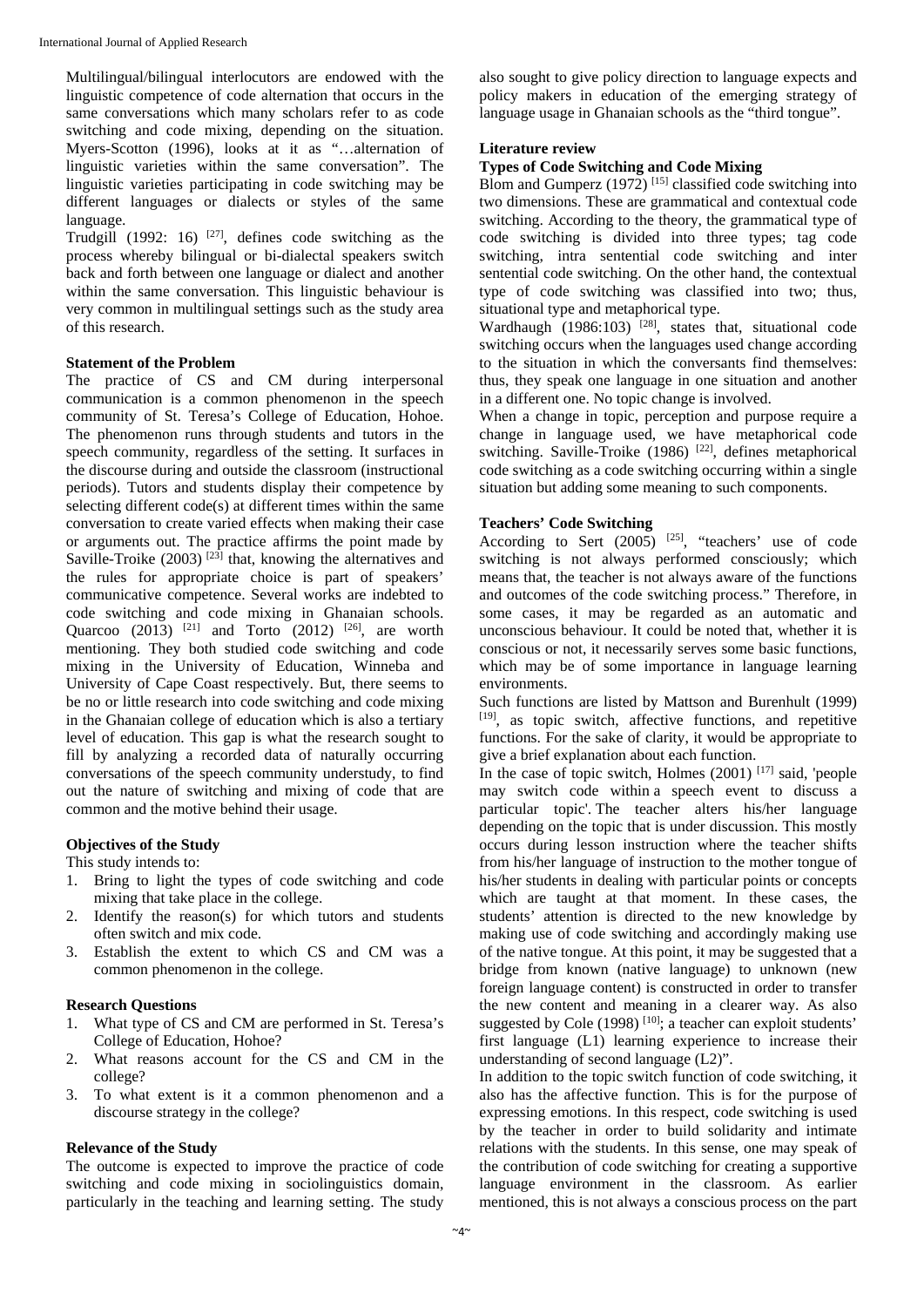of the teacher. However, one may also infer the same thing for the natural occurrence of code switching as one cannot take into account the guarantee of its conscious application if the Maori example given is considered.

One other perspective of functionality in terms of code switching in classroom settings is its repetitive function. In this case, the teacher uses code switching in order to transfer the necessary knowledge for the students for clarity. Following the instruction in the target language, the teacher code switches to the native language in order to make meaning clearer, and in this way, stresses the importance of the second or foreign language content for efficient comprehension. However, the tendency to repeat the instruction in native language may lead to some undesired student behaviours. A learner who is sure that the instruction in second or foreign language will be followed by a native language translation, may lose interest in listening to the former instruction, which will have negative academic consequences; as the student is exposed to foreign language discourse limitedly.

## **Students' Code Switching**

As indicated in the case of teachers earlier, students as well, code switch (CS) and code mix (CM) advertently and inadvertently, without the switchers necessarily being aware of the reasons and outcomes of their linguistic choices. It is a fact that though students may unconsciously perform code switching, it clearly serves some functions, either beneficial or otherwise. Eldridge  $(1996)$ <sup>[11]</sup>, refers to these functions as: equivalence, floor-holding, reiteration, and conflict control.

The first and foremost reason of student code switch is equivalence. In this case, as revealed by Sert (2005) [25], students refer to the native equivalence of certain lexical items in target language and therefore code switch to their native tongue. This process, according to Sert, may be correlated with the deficiency in linguistic competence of target language, which makes the student use the native lexical item when he/she has not the competence for using the target language explanation for a particular lexical item. In view of this, equivalence functions as a defensive mechanism for students, as it gives the upper hand to the student to continue communication by bridging the gaps, resulting from foreign language incompetence.

In the discourse of student, reiteration happens to be one of the functions of code switching. Eldridge  $(1996)$ <sup>[11]</sup>, pointed it out as: "messages are reinforced, emphasized, or clarified where the message has already been transmitted in one code, but not understood. In situations like this, repetition of the message, which is in the target language, is done by the student in the native or first language through which the learner tries to give the meaning by making use of a repetition technique. The reason for this specific language alternation case may be in two-folds: Firstly, one may not have transferred the meaning exactly in the target language. Secondly, the student may think that it is more appropriate to code switch in order to indicate to the teacher that the content is clearly understood by him.

Floor-holding is one other function that prevails in the domain of students. Conversing in the target language, students usually fill the stopgap with the native language. By this practice, one could suggest that this is a mechanism used by the students in order to avoid gaps in communication, which may result from the lack of fluency

in target language. The learners' performing code switching for floor holding generally have the same problem: they cannot recall the appropriate target language structure or lexicon. It may be claimed that this type of language alternation may have negative effects on learning a foreign language; since it may result in a long-term loss of fluency. The last function of students' code switching to be introduced here is conflict control. For the potentially conflictive language use of a student (meaning that the student tends to avoid a misunderstanding or tends to utter words indirectly for specific purposes), the code switching is a strategy to transfer the intended meaning. The underlying reasons for the tendency to use this type of code switching may vary according to students' needs, intentions or purposes. Additionally, the lack of some culturally equivalent lexis in both the native language and target language which may lead to violation of the transference of intended meaning may result in code switching for conflict control; therefore possible misunderstandings are avoided.

## **Types of code switching**

a. Inter-sentential switching

This kind of code switching occurs between clause or sentence boundary, where each clause or sentence is in one language or the other.

- b. Emblematic switching. In this kind of code switching, tags, exclamation and certain set phrases in one language are inserted into an utterance otherwise in another.
- c. Establishing continuity with the previous speaker. This kind of code switching occurs to continue the utterance of the previous speaker.

# **Types of Code Mixing**

- a. Intra-sentential switching / code mixing. This kind of code mixing occurs within a phrase, a clause or a sentence.
- b. Intra-lexical code mixing. This kind of code mixing occurs within a word boundary.
- c. Involving a change of pronunciation. This kind of code mixing occurs at the phonological level.

# **Methodology**

# **Study Area**

The research site was St. Teresa's College of Education, Hohoe. The college is the only female college in the Volta Region which is situated in the Hohoe Municipality in Ghana. The Municipality which lies along the middle belt of the Volta Region is endowed with good climate and beautiful tourist sites such as Afadjato Mountain, Wli Waterfalls and Likpe Caves. According to the 2010 National Population & Housing Census, the population of the Municipality stands at 184,743. Members of the college community are drawn from diverse ethnic and linguistic backgrounds in the Ghanaian community. The college had a student population of 408 during the study period, as of 2014/2015. Out of the 408 students, 216 (53%) speak Ewe as their first language, 168 (41%) speak Twi, 8 (2%) speak Ga and 16 (4%) speak other Ghanaian languages. All the students are bilingual/multilingual speakers. The bilingual/multilingual speakers are mostly English-Ewe, English-Twi and English-Ewe-Twi speakers. The tutors are also bilingual/multilingual speakers. Their linguistic breakdown is not different from that of the students.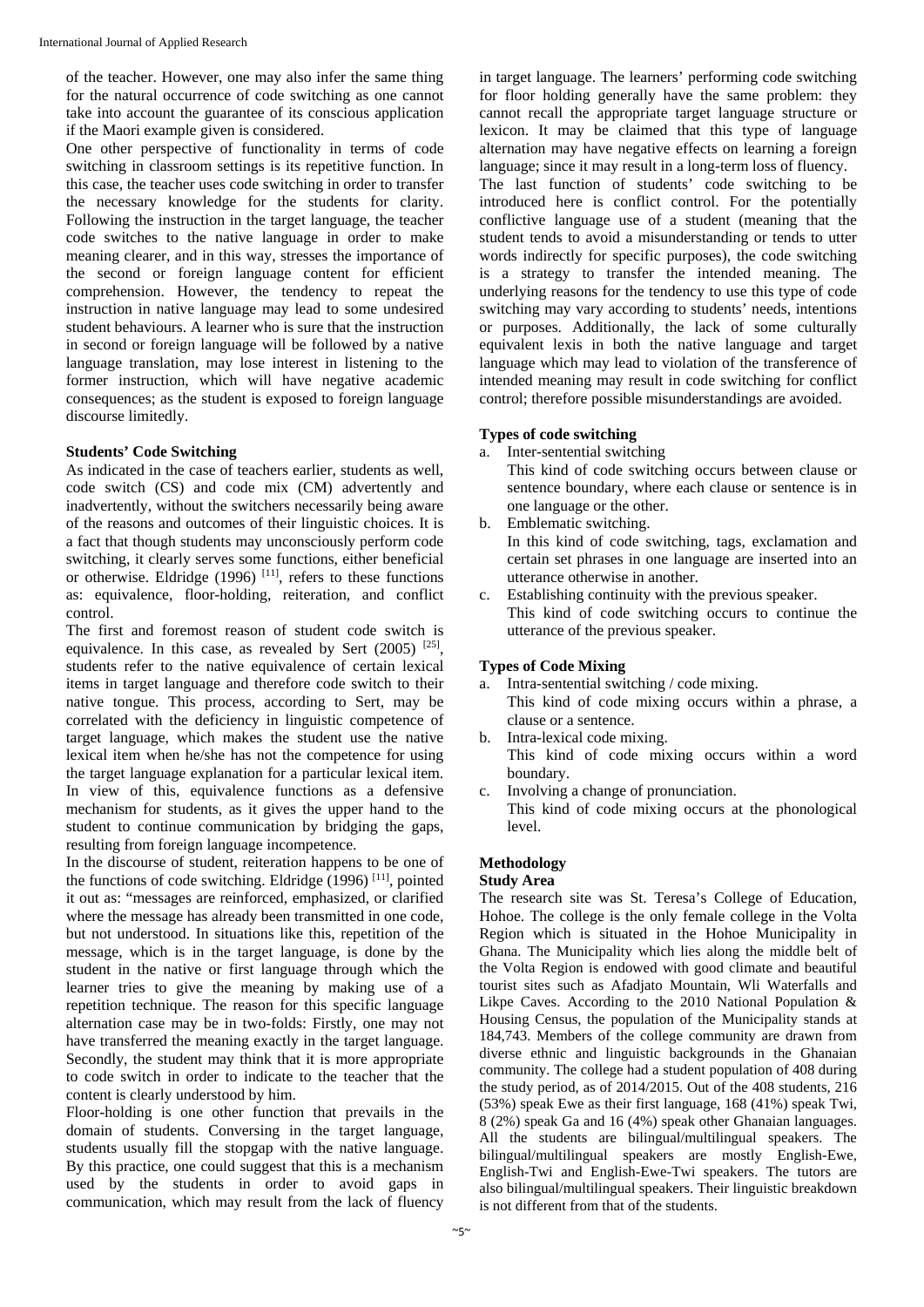**Distribution of Language Background of the Study Area** 



## **Design of the Study**

The methodology of the research was carefully thought of and because the research was to examine language use in society, the researcher settled on ethnographic design. This design chosen was considered appropriate to the study for the fact that, it offers the opportunity to access data in a real natural situation.

According to Seidu (2012) <sup>[24]</sup>, ethnographic research is a complete or a partial involvement of the researcher in the study to share experience and better comprehend the system as an insider. This, to a large extent, enables a researcher to study language usage in its natural setting.

## **Population**

According to Seidu (2012)<sup>[24]</sup>, population is the entire group of people, objects or animals which the researcher wants to study. In this case, the population of this research is the tutors and students (year one and two) in St. Teresa's College of Education, Hohoe. The third years were not part because they were on out-segment and not resident on campus. The teaching staff strength of the college stands at 41, of which 13 are females and 28 males. The number of students under study stood at 408, made up of 180 in the

first year and 228 in the second year, as of 2014/2015 academic year.

## **Sample Size**

The sample size of the data consisted interactants involved in the conversations recorded, exhibiting code switching and code mixing.

In all, there were sixty nine (69) recordings. Out of the sixty nine (69), fifty three (53) exhibited the phenomenon of code switching/mixing and that was considered for the study. The remaining sixty nine (69), sixteen (16) were non-switched data and was not considered for the study. Fifteen (15) of the audio recordings were that of the tutors. Tutors' academic was eleven (11) and non-academic was four (4). For the students, there were thirty eight (38). Out of this, twenty (20) were the non-academic conversations and eighteen (18) were the conversation from their group discussions (academic). The researcher took into consideration the sentence or utterance samples which involved code switching and mixing for the analysis.

In selecting respondents for the questionnaire, purposive sampling technique was adopted. This was to ensure that respondents to the questionnaire are those who had the chance of taking part in the audio recording.

**Table 1:** Sample Size of the Study in both Academic and Non-Academic Conversation

|                      | <b>No: of Respondents</b> |              |              |  |  |
|----------------------|---------------------------|--------------|--------------|--|--|
| <b>Target Groups</b> | <b>Academic</b>           | Non-Academic | <b>Total</b> |  |  |
| <b>Tutors</b>        | 11                        | 04           | 15           |  |  |
| Students             | 20                        | 18           | 38           |  |  |
| Total                | 31                        | 22           | 53           |  |  |
|                      |                           |              |              |  |  |
|                      |                           |              |              |  |  |
|                      |                           |              |              |  |  |
|                      |                           |              |              |  |  |
|                      |                           |              |              |  |  |
|                      |                           |              |              |  |  |
|                      |                           |              |              |  |  |
|                      |                           |              |              |  |  |
|                      |                           |              |              |  |  |
|                      |                           |              |              |  |  |
|                      |                           |              |              |  |  |
|                      |                           |              |              |  |  |
|                      |                           |              |              |  |  |
|                      |                           |              |              |  |  |
| Academic             |                           | Non-Academic |              |  |  |
|                      | <b>□Tutors ■ Students</b> |              |              |  |  |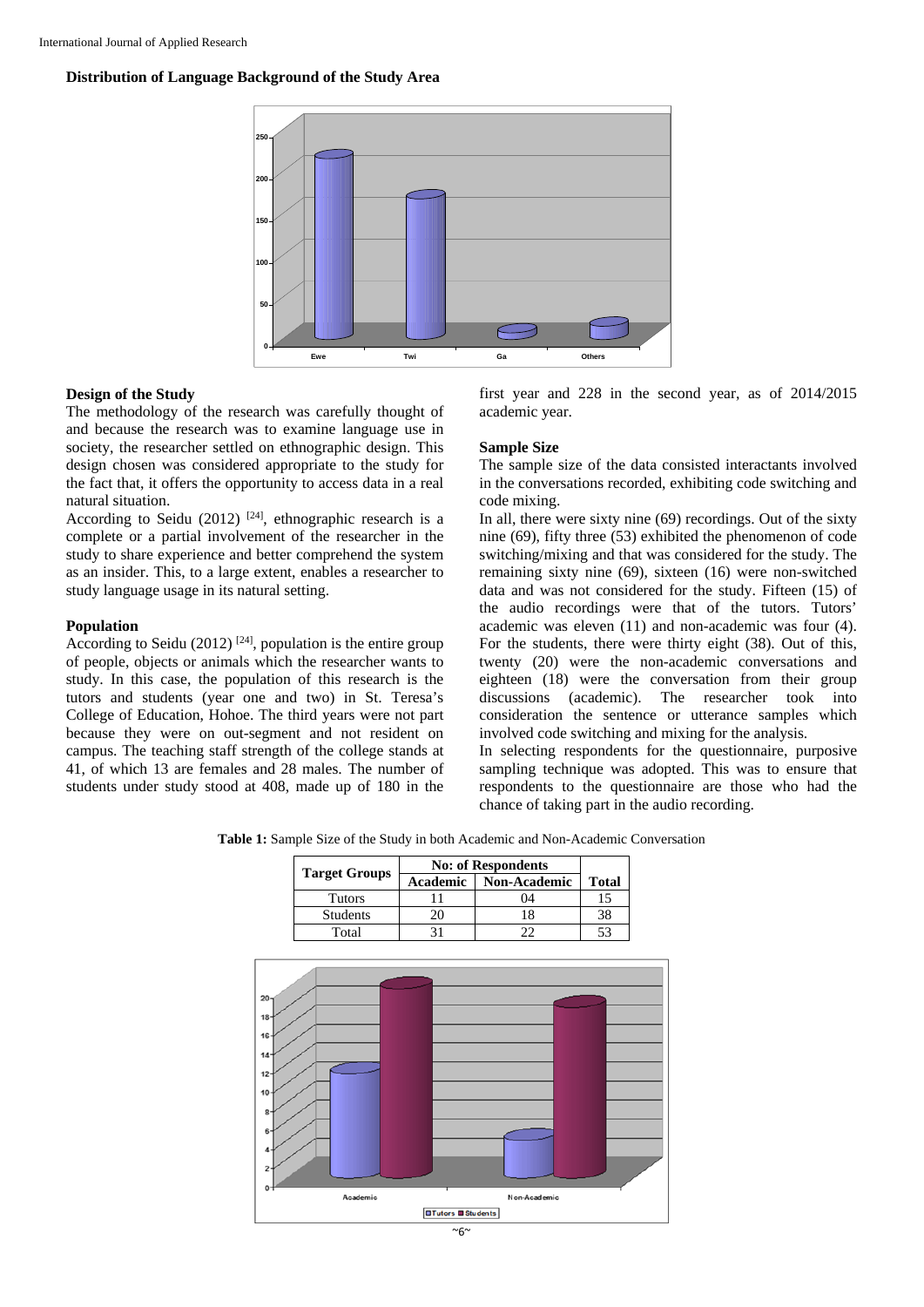## **Instrumentation**

Audio recording was the main primary instrument used to gather data. Interview and questionnaire were used to cross check the information in the audio recordings.

## **Data Collection Procedure**

Permission was sought from the Vice Principal of the college to carry out the research. Being solely a female institution, the researcher would be challenged in terms of entry into some places in the college like, their dormitory. In view of this, four (4) students were introduced to the researcher to assist in the study. They were briefed on the purpose of the recording and the researcher assured them of the confidentiality that would be attached to the information in the data (audio recording). The researcher also made it known to the students that, the data would be used purposely for this research work and not for any other purpose. They were given a period of four (4) months to do the recording.

#### **Data Analysis Plan**

The data gathered from the audio recordings were transcribed and translated for analysis. Not all the utterances recorded exhibited code switching (CS) and code mixing (CM). Since the objective of the study was to look at CS and CM as a phenomenon, the work only used the portions that include code switching/mixing, even though some nonswitched versions appear, it was to help readers to comprehend the text. Secondly, to have a true representation of the speech samples, there had not been any change in the data including grammatical structures.

The data was coded and analyzed based on Hoffman's theory (1991) <sup>[16]</sup> and Saville-Troike's theory (1986)<sup>[22]</sup>, on types and reasons for code switching and mixing. The codes are as follows,

emb: Emblematic switching

ite: Inter-sentential code switching

ita: Intra-sentential code switching

est: Establishing continuity with the previous speaker

inlex: Intra lexical code mixing

pron: Involving change in pronunciation

Other codes were given based on the factors of code switching.

quo: Quoting somebody else

ptop: Talking about a particular topic

ini: Injection

rep: Repetition

conv: Convenience

emp: Express emphasis

clar: Intention for clarifying the speech content of interlocutor

id: Group identity

reqcm: Strengthen request or command

rel: Real lexical need

exl: Exclude others

The data gathered from the questionnaire and interview was analyzed and presented

# **Analyses and discussion of data on the audio recording Sample code switching and mixing of Teachers'**

The types of code switching and mixing were based on the classification made by Hoffman  $(1991)$  <sup>[16]</sup>. Hoffman indicated that, there are many types of code switching and code mixing, based on the juncture or the scope of switching.

Asilevi, $(2000)$  <sup>[4]</sup>, postulated that, generally, many researches on code switching rest on the fact that it has come to stay with educated Ghanaian speakers and that, it gives bi-lingual speakers theurge to be more fluent in their expression than style shift of the monolingual speakers.

According to Forson (2008) [12], it is "longer stretches of utterances, usually sentences in two different codes, alternating." Usually, this type of switch occurs at clause or sentence boundary. From the data, there were nine (9) inter sentential switches out of 71 switches/mixing under the teachers academic category. This category was on a low side compared to other types in the classification. These switches were of English-Twi and English-Ewe patterns. The tutors use the English Language which happens to be the medium of instruction to depict the formality of the interaction.

Myers-Scotton  $(1993)$  <sup>[20]</sup>, refers to the superstrate (language) that switches are made from in the interaction to be the matrix language (ML) and the one to which they switch to as the embedded language (EL). In this case, English is the ML and Ewe/Twi is the EL.

Extract 4, displayed an exhibition of inter-sentential switch from English to Twi. This was on official closing ceremony address, delivered by the Principal of the college. The Principal is hereby addressing students' misdemeanor towards tutors in class.

1) *When teachers come to class and they say something, you rather get annoyed. You! Moa mote h4 saa no! (ite/4/conv/7).* 

[Those of you who are sitting there like that!]

From the extract, it would be clear that the speaker began the discourse in English which is the official language and what is expected to be the medium of communication at that juncture. The use of the English language connotes the formality of the setting, the impression about who the personae is and the weight of message. As indicated by Asilevi (2008) [3], English assumes a "no challenger official status". The speaker switched to the L1 (Twi) to make the presentation less formal and to conveniently present the message. From this, one can argue that, this was done because of convenience to the speaker and for better intelligibility to the audience.

The speaker maintained the code (Twi) and later switched back to English, expressing her state of confusion as to why they have to behave the way they did. Below is the extract;

*obia 4boa wo no, someone helping you, you get annoyed with the person?* 

*[someone helping you] (ita/1 /rep/1)* 

This was a clear repetition that has been interlaced. This was done to amplify the message.

Further inter sentential switch in the same extract includes,

*When some mothers, when their husbands die, they can even sell their cloth and look after their children. Your mother said, go and spoil the principal's name and you did. Nyame naa hyira me,4boa.* (ite/5/conv/8)

*[It is God that blessed me, she lied.]* 

The above follows the same pattern as the one indicated earlier.

Coupled with the above was another inter-sentential switch which can be found in extract 8. This was a lecture delivered to students on "*Time Management*".

*Do you go to mass before going to class? We do it at Franco.*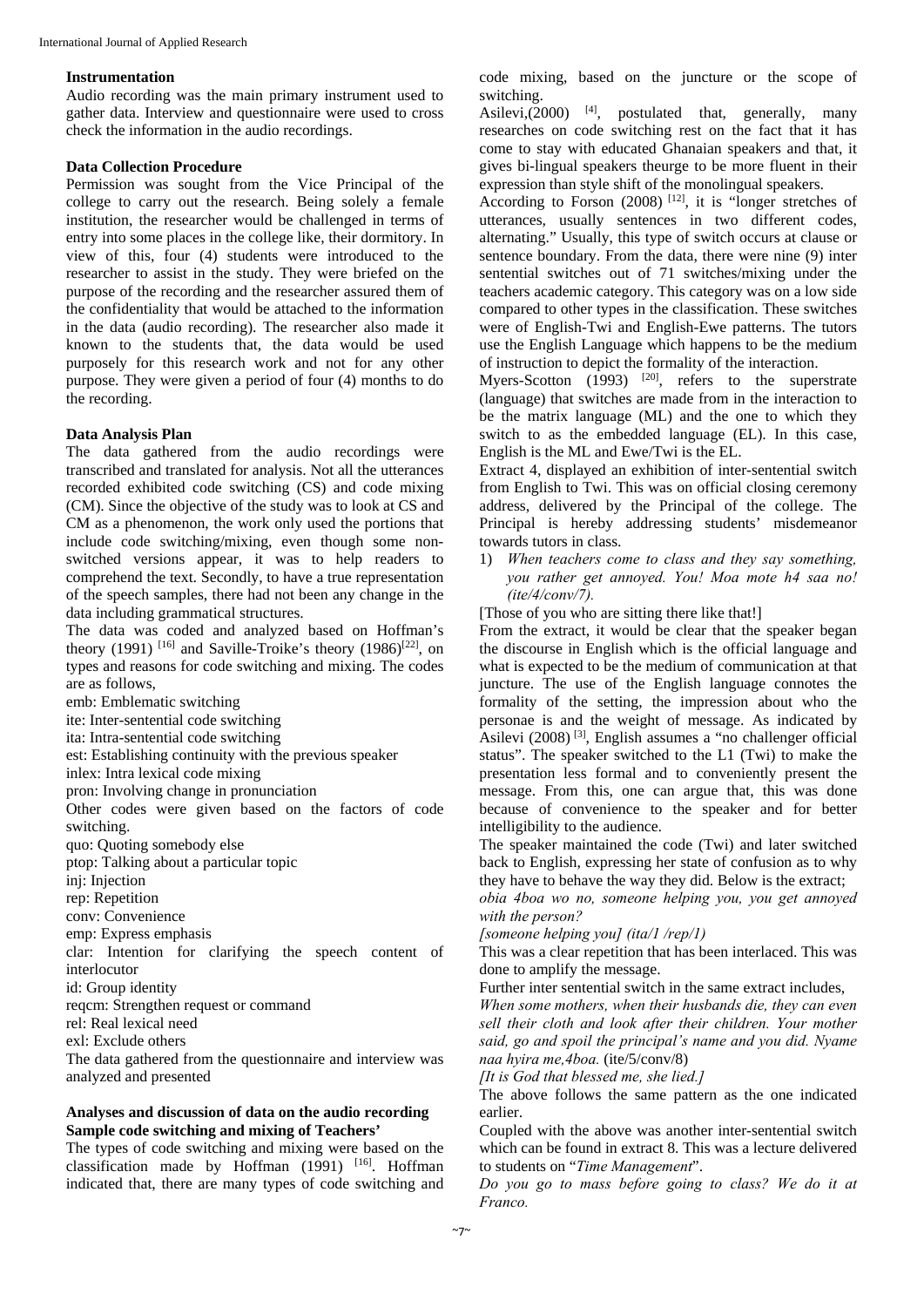*Abla ta la!*(ite/6/emp/20) *[You will cover your hair!] El4 o, mel4 o, abla ta la!* 

*[Whether you like it or not, you will cover the hair!]* 

*You use the scarf to cover your hair and off you go to the chapel.* (ite/7/emp/21)

From the above, the switch was English/Ewe pattern. The speaker switched from English to Ewe to emphasize the point that, back at her former college (Franco) it was compulsory for ladies to cover their hair before going to church.

This kind of switching involves the tags and the exclamations that are in one language and are inserted in an utterance of another language. There were 19 emblematic switches out of the 71 found in the discussion of the tutors as they taught their students. This happens to be the second common switch when it comes to the types of switch among the tutors. Below is the extract concerning a lesson in Information Communication Technology (ICT), giving instances of switching?

Tutor*: Always, common sense will tell us the number of bits pair.So, that one is a matter of counting. So, number of bits equal? (Students respond) ten bits.* 

*Tutor:H1i! (emb/1/inj/1)* 

*Take your time.Migb4 dzi 2e anyi la! Number of bits?* 

*(emb/2/inj/2) [You(pl) have to take your time, right!]* 

From the above extract, the tutor switches by exclaiming in Ewe to put order in the classroom. This gives the indication that, his audience (students) is bilingual and the students can decode what he said to them.

*No, no, no! What makes it 12? …the explanation she's giving is wrong. [Laughter]Hold on ooh, Keep quiet!* 

*La,eh1![yes]yes, what makes it 12? (emb/3/emp/1),*  Here, the tutor exclaimed in (emb/3/emp/1), which gives the

indication to the students that he is expecting something from them. The tutor went further by switching back to English starting by repeating what he said in (emb/3/emp/1) in English "yes, …" Therefore, one can draw from this that, the switch to Ewe was a teaching strategy adopted by the teacher to urge his students to contribute in his lesson. This invariably would make his lesson less teacher-centered.

In some instances, emblematic switches go for acceptance of what the previous speaker said. An example is what is realized in *(emb/4/emp2)* below, *(emb/6/inj/3)* and *(emb/16/emp/15)*

*You see, we are all learning. When you say it's wrong, she won't repeat it again. Ah7![right!] (emb/4/emp2) The answer is 12 alright but the 20 you are giving is wrong.…No, no, no, what you were saying previous, say it la![ok] (emb/5/reqcm1)* 

The tutor in response to the answer given to his question switched to L1 (Ewe) showing his agreement. In *(emb/5/reqcm1),* the switch has some element of persuasion, even though it is making a command. This is to influence the speaker (student) to come out with her answer.

Quite a number of emblematic switches have the effect of showing surprise, amazement and emphasis. This can be realized from the "*Principal's address at the closing ceremony of the college."* 

*You must change your life o! [ok] (emb/17/inj/6) If somebody sees your hair, wearing this in town, victimization, woa, (emb/18/inj/7[see!] look at you!.* 

*And you are passing, Ewuraba! Look at you, Ewuraba! (emb/19/inj/8).* 

# [*girl]* [*girl]*

The switch in *(emb/18 &19)* shows the amazement in the conduct of the students by their Principal. It involves code alternation within a clause or sentence boundary. Myers-Scotton  $(1993)$ <sup>[20]</sup>, made it clear that, "this occurs within the same sentence or sentence fragment." The intra sentential type happens to be the most frequent with the highest rate of occurrence gathered from the data. From the data, there were 44 of such type. These occurrences happened at word level and phrase level. Below are some of the types that happened at word level.

*Fesia will say abua[fool] like that!" (ita/2/quo/1).* 

The above extract is an example of the intra sentential type at the word level. With this, there is an insertion of a word in another language other than the dominant language. The word *"abua"*" is an unsavory word in Twi meaning "fool" inserted into an English sentence. The tutor hedged by making non-committal statement, disassociating himself from the insult. The beginning phrase, *"Fesia will say"* is the strategy of hedging which was to lessen the severity of the threat on the face of the student.

Further intra sentential alternation of code at the word level can be found below;

*If you grow and you marry kuraa you will behave like that. [even] (ita/3/emp/5). Even the shirt kuraa,(ita/4/emp/6) if you want to buy, it will be a [rubber] (ita/5). Do you know what we call ajyirigja?(ita/6/conv/1) Oh, debi[no] If you want to do something, you do it from your heart. Pray that your class will come on without dumsor.[light out](ita/8/conv/3).*

The lexical insertions were in the L1of the tutor but inserted into the L2 of the speaker though the expected code as the medium of instruction should be the L2. The tutor did these insertions to enable the students to better appreciate import of the message he intends to send across.

On the other hand, there have been phrasal elements that form part of the intra sentential codes realized in the data. In an RME lesson, the tutor mixed code to cite an example of a kind gesture extended to a stranger;

*And she was afraid. Man and a lady, who should be afraid? You know I'm an Asante. She observes me speak Twi. Then I asked: Sister, woho y1?[how are you?] before she got calm a bit. (ita/13/id2)* 

It can be observed from the above extract that, the tutor mixed code in this context to show his identity and alleviate the fear that grips his conversant. This is to clear the doubt and fear that grip strangers. By this, there exist some level of membership and solidarity between them. He went further to show his identity and membership indicating clearly in the words,

*Do you see? For me being hospitable, is very, very good.* 

*…She said the father said I don't call. I don't want to be calling as if [pause]. Maybe, once a while, I can call and say wo ho te s1n, wo ba no y1? [How are you? Are the children well?] (ita/16/id4)* 

Following the language policy in education, especially in colleges of education, this lesson should have been delivered purely in English. But for some reasons, such as the one below, tutors switch and mix code during their lesson delivery.

It has been observed that, in some instances, messages are better put across and understood when they are said in the L1. In this regard, bilingual speakers such as tutors, apply this knowledge when they engage in discourse. This is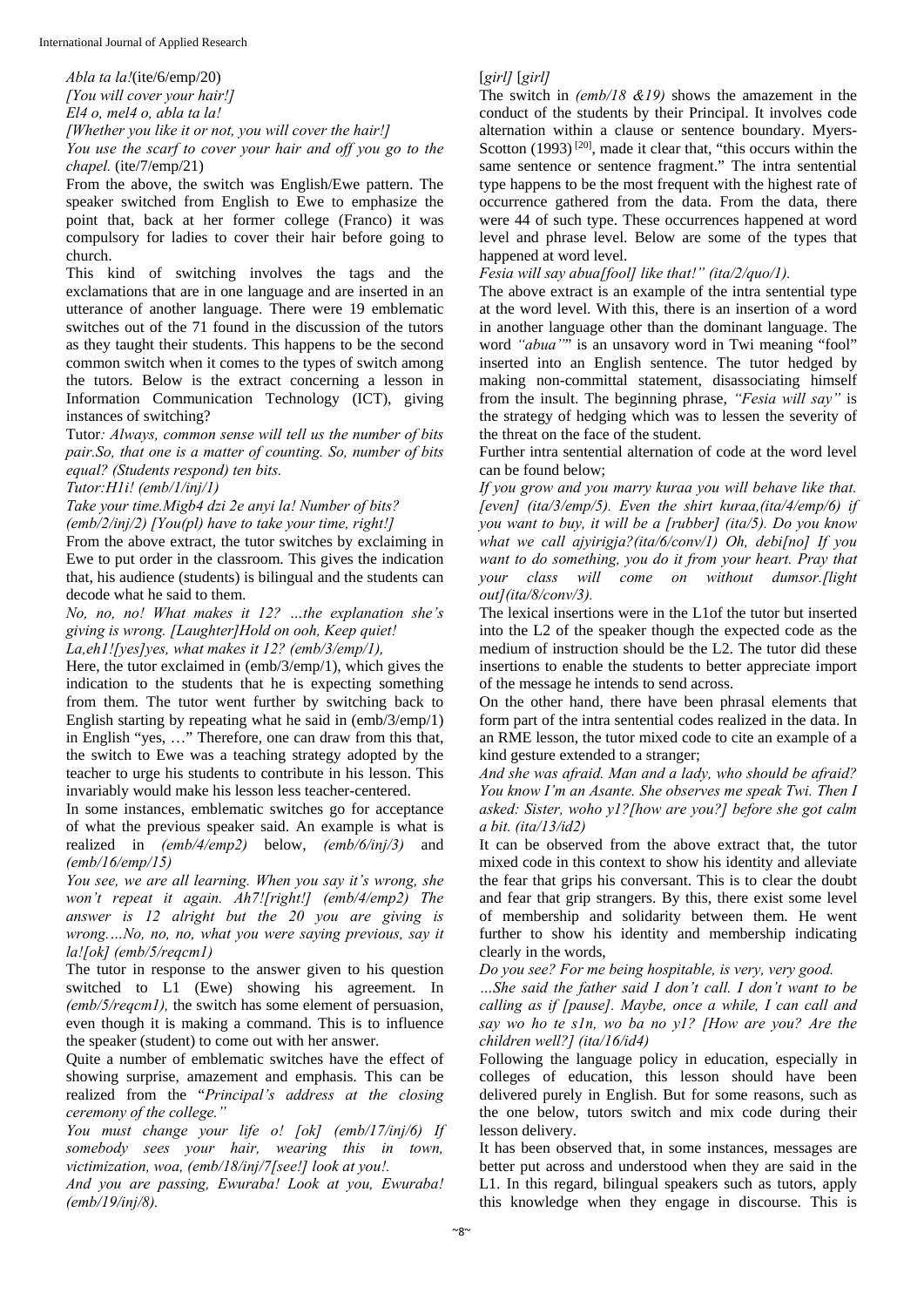observed below in the address of the Principal of the college to students concerning their misdemeanor towards tutors.

*When teachers come to class and they say something, you rather get annoyed. You! …obia 4boa wo no, someone helping you (ita/24/rep2)* 

*[somebody helping you] you get annoyed with the person?]* The above showed Twi/English pattern of code mixing. The Principal switched from English, interlacing it with Twi to present the message for better understanding. To amplify the intensity of their conduct, the speaker made repetition of the same message switching back to English.

#### **Sample Code Switches and Code Mixing of Students**

Mary: *What is decision making? Kabakaba![hurry up] (ite/11/reqcm/1)What are the techniques for composite administrative decision making? Don't waste my time!*  Sedi: *Decision making mev4a o lo!(ite/15/emp/7) Eli z7.* 

*Hurry up!* 

[Decision …does never end. It is enormous.] *(ite/16/reqcm/2)* 

*Deborah:!h0![yes](emb/9/inj/9) Ne wonye ny4nu, ya `utsu va, wova le asi titi 2e e`u, e5e susu ava n4 nya bubu tsin1. You have to be careful! (ite/54/reqcm/4)*[If it is a woman and a man comes, rubbing his hand on the woman, her mind may give her wrong signal.]

Interestingly, all the switches under this category are commands. This means that there were some forms of authority being assumed by the various students as and

when each wanted to address the colleague. One would expect some request or polite way of presenting issues to each other since they are all of the same academic level.

- Joyce*: Why should these be intentions? Ne wobe [if they say] ends la, meaning, after coming out with all your decisions; you end up making [stammering]*
- *Regina: That is the end.*
- *Mary:!h0!*
- *Regina: So, what do you intend doing?*
- *Mary: Efia be 2e [meaning],the thing is like, I am writing this book: my final purpose is that at the end of the day mate ŋu aŋl4 agbal8ke.(est/1/clar/1) Me' sigbe oa?* […*I can write the book.Is that not it?]*
- *That is the end! The end product enye be ma2a banku nebi. (ita11/clar/3) Gake nye intention nye be ma2a Banku.(ita/12/clar/4) So, you are considering the endproduct as your intention like your objective; your goal.*
- […*is that, I should cook banku well, but my intention is to just cook banku*.]

The table below presents the summary of key findings on the audio recordings about the types and factors of code switching and code mixing in all the four categories from which the data were collected. Table 1& 2 present the types of code switching and code mixing on teachers and student while table 3&4 dealt with the reasons identified in code switching and mixing among students and tutors.

**Table 1:** Types of Code Switching and Mixing among Teachers

| <b>Switch Types</b>     | Trs' Academic | Trs' Non Academic | <b>Total</b> |
|-------------------------|---------------|-------------------|--------------|
| Inter -sentential (Ite) | 20            |                   | 29           |
| Emblematic (Emb)        |               |                   | 19           |
| Establishing continuity |               |                   | 09           |
| Mixing                  |               |                   |              |
| Intra-Sentential (Ita)  | 158           | 44                | 202          |
| Intra-lexical (Inlex)   |               |                   | 07           |
| Total                   | 194           |                   | 266          |

The table above gives the indication that teachers' code switch/mix (CS/M) more in their classroom interactions than they do when they are out of the classroom. It is worth stating that, as high as one hundred and ninety four (194) code switches and mixing occurred in teachers' academic as against seventy two (72) of non-academic, giving a total of

two hundred and sixty six (266).This gives clear indication of the immensity of CS/M in the college community in academic discourse.

For a more visual impression on the frequency of codeswitching and mixing among teachers, the graph below illustrates.



**Fig 1:** Frequency of Code Types among teachers in both academic and non-academic discourse.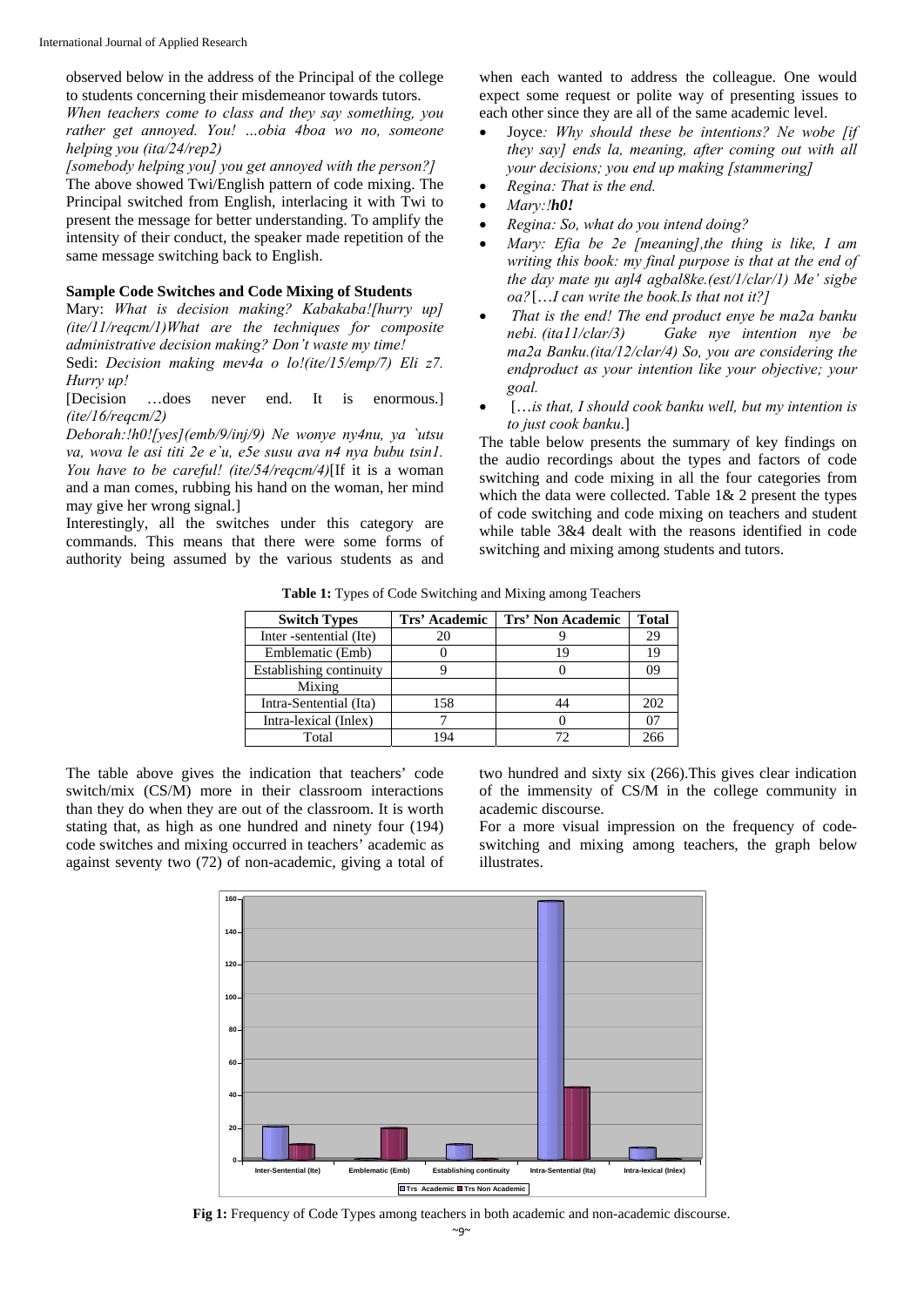| <b>Switch Types</b>     | <b>Students' Academic</b> | <b>Students' Non Academic</b> | Total |
|-------------------------|---------------------------|-------------------------------|-------|
| Inter-Sentential (Ite)  |                           | 40                            | 117   |
| Emblematic (Emb)        |                           | 32                            | 53    |
| Establishing continuity |                           |                               | 13    |
| Mixing                  |                           |                               |       |
| Intra-Sentential (Ita)  | 206                       | 180                           | 386   |
| Intra-lexical (Inlex)   |                           |                               |       |
| Total                   | 320                       | 260                           | 58C   |





| <b>Reasons for Code-switching</b>             | <b>Category of Audio Recordings</b> |                                      | <b>Total</b> |
|-----------------------------------------------|-------------------------------------|--------------------------------------|--------------|
| <b>Hoffman's Reasons</b>                      |                                     | <b>Trs Academic</b> Trs Non Academic |              |
| For convenience                               | 149                                 | 25                                   | 174          |
| Change of Topic (p/top)                       |                                     |                                      | 00           |
| Quoting Somebody (Quo)                        | 8                                   |                                      | 15           |
| Emphasis (emp)                                |                                     | 19                                   | 26           |
| Interjections (inj)                           |                                     |                                      | 12           |
| Repetition (rep)                              | $\mathfrak{D}$                      |                                      | 07           |
| Clarifying speech of interlocutor (clar)      |                                     |                                      | 07           |
| Expressing group identity and Solidarity (Id) |                                     | 3                                    | 03           |
| Saville-Troike's Reasons                      |                                     |                                      |              |
| Softening Requests and Commands (regcm)       | 3                                   |                                      | 07           |
| Real Lexical Need (rel)                       | 24                                  |                                      | 24           |
| Excluding other people                        |                                     |                                      |              |
| Total                                         | 202                                 | 74                                   | 276          |

The information in table 3 above is illustrated in a graphical form below for a more visual impression.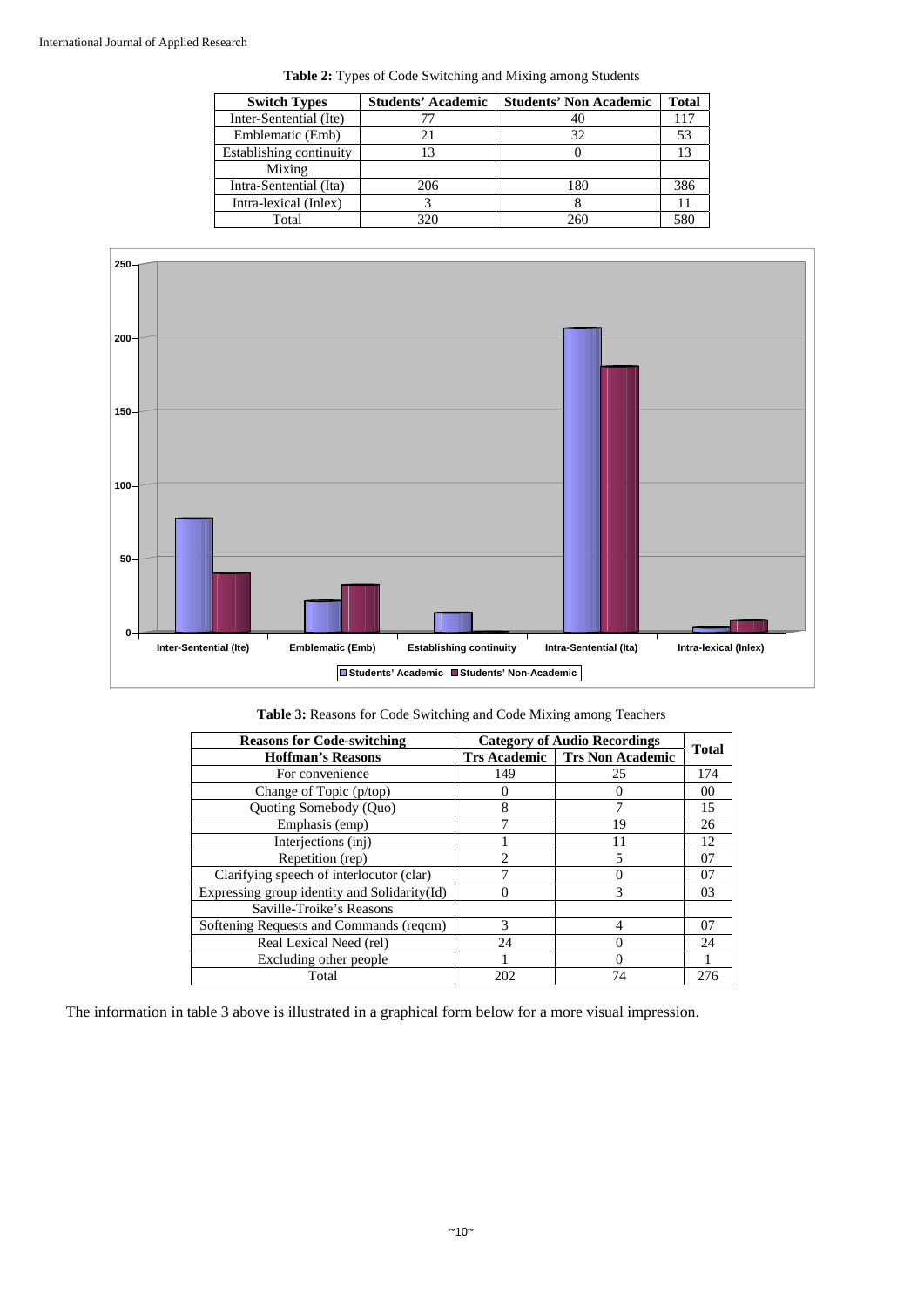

From the table above, teachers switch/mix code the more for the purpose of convenience and real lexical need. The real lexical need occurs mostly in Ghanaian Language (Ewe &Twi) lessons, where some words were alien in the

language of instruction. By this, speakers were compelled to switch to the target language. Some were also for the teacher to conveniently explain issues as they should be to their students.

| <b>Reasons for Switching/Mixing</b>          | <b>Category of Audio Recordings</b> |                                             |                |
|----------------------------------------------|-------------------------------------|---------------------------------------------|----------------|
| <b>Hoffman's Reasons</b>                     |                                     | Students' Academic   Students' Non Academic | <b>Total</b>   |
| For convenience                              | 217                                 | 91                                          | 308            |
| Change of Topic (p/top)                      | 0                                   |                                             | 04             |
| Quoting Somebody (Quo)                       | 6                                   | 7                                           | 13             |
| Emphasis (emp)                               | 21                                  | 16                                          | 37             |
| Interjections (inj)                          | 22                                  | 24                                          | 46             |
| Repetition (rep)                             | 5                                   | 4                                           | 09             |
| Clarifying speech of interlocutor (clar)     | 23                                  | $\mathfrak{D}$                              | 25             |
| Expressing group identity and Solidarity(Id) | $\Omega$                            | 2                                           | 02             |
| Saville-Troike's Reasons                     |                                     |                                             |                |
| Softening Requests and Commands (regcm)      | 4                                   | 11                                          | 15             |
| Real Lexical Need (rel)                      | 8                                   | 16                                          | 24             |
| Excluding other people                       | 0                                   |                                             | 0 <sup>0</sup> |
| Total                                        | 306                                 | 177                                         | 483            |

**Table 4:** Reasons for Code Switching and Code Mixing among Students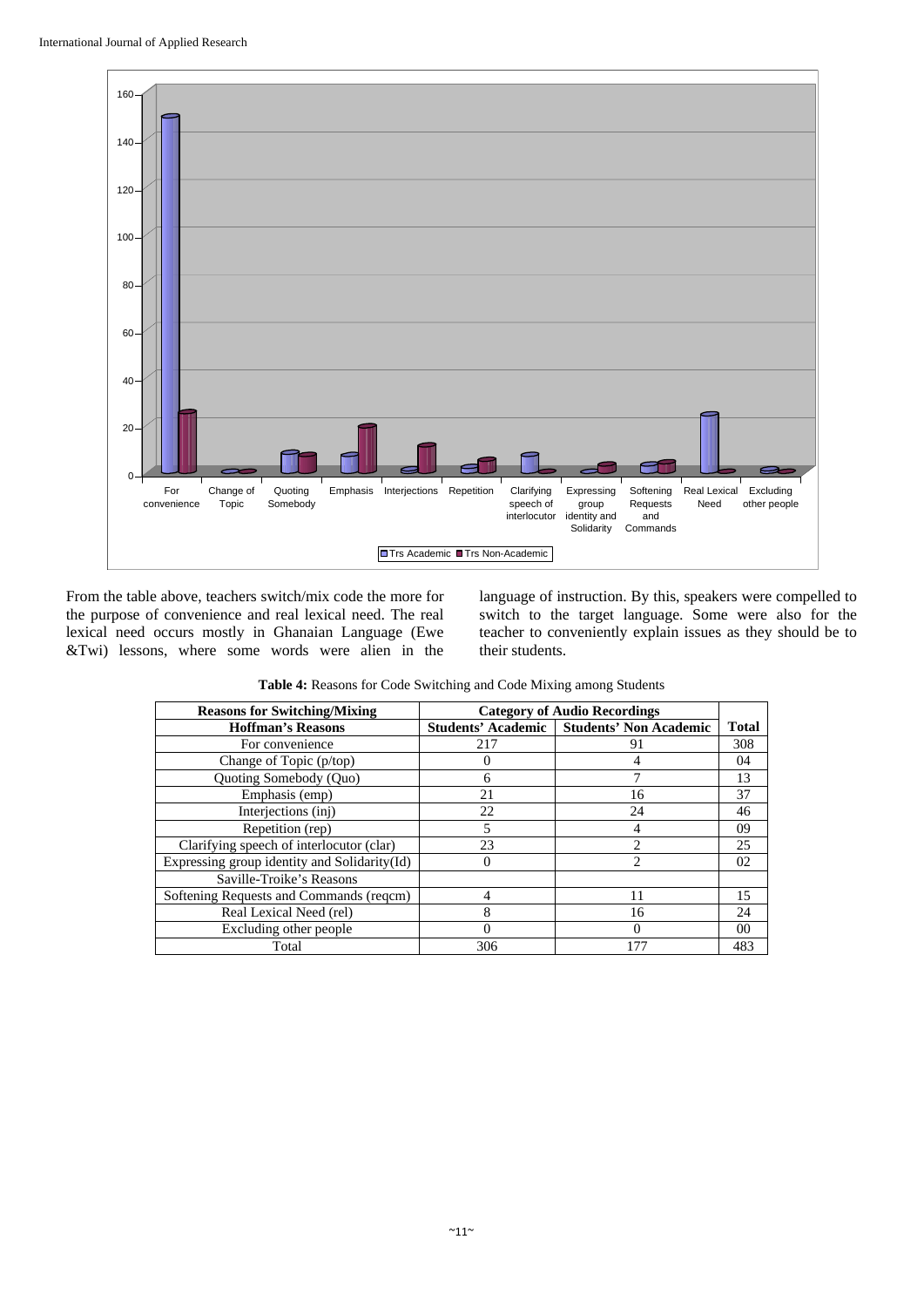

# **Summary of findings**

It became clear from the study that, code switching (CS) and code mixing (CM) is dominant and has become a common phenomenon and a discourse strategy in the speech community of St. Teresa's College of Education, Hohoe. This was confirmed in the data analyzed when ninety-four (94%) percent of students agreed they switch/mix code in both academic and non-academic discussions. Majority of students who engage in code-switching/mixing are those in level 200; thus second year students; constituting 57.7% of the total student population. Two major languages emerged in which students switch/mix code in their discussions: these are Ewe and Twi, constituting 48.7% and 32.1% respectively.

It is worth noting from the study that, tutors' and students' code switch and code mix as a strategy but not incompetence in the use of language. This is done for many reasons and significant among them was to: emphasize a particular point (convenience); for real lexical need; to express a concept that has no equivalent in the culture of the language; to reinforce a request; to express identity and communicate friendship; to ease tension and inject humor into a conversation and introduce new topics.

It also became clear that code-switching/mixing among students exists mostly with English-Ewe, followed by English-Twi; constituting 61.5% and 30.8% respectively. For the sake of cultural solidarity (identity) and the fact that concepts are better understood when explained in first language, most students (64.1%) agreed that it is good and just to switch code in discussions. On academic grounds, most students (55.1%) stated that they switch/mix code because they find it difficult to explain some concepts in English, and also, when their friends cannot get the understanding of certain things being explained to them in English. It was also revealed that, most tutors during lectures in the classroom, switch/mix code in their bid to get concepts well explained to their students.This was revealed

by their students when they stated that 94.9% of their tutors switch code in academic discussions.

## **Suggestions and Recommendations**

- Among students of the same ethnic background, code switching and mixing helps students to conveniently explain the points out to their colleagues as well as to their tutors, both in academic and non-academic discussions. In this regard, it is recommended that the classroom teacher should adopt a very humane and tolerant attitude towards learners' language, to aid learning.
- English being the medium of expression and instruction in Ghana and for the fact that teachers' language of instruction affects students, it would be proper and reasonable to expect the teachers themselves to have an intelligible language of instruction, if their students are to benefit from them.
- Since the second language learner automatically proceeds from his source language to learn the target/second language, code switching and code mixing are purposeful strategies/phenomenon in language and should not be regarded as language error, if the focus is intelligibility and to clarify speech content.
- Considering the reasons outlined earlier on code switching/mixing and also the assertion made by Asilevi (2008) [3], I recommend that, code switching and code mixing should be considered as another medium of instruction in Ghanaian schools.

# **Acknowledgement**

The author acknowledges the contributions of Mr. S.B Kpeglo, Mr. J.B.K Akposu and Mr. S.M Kumah for the technical advice.